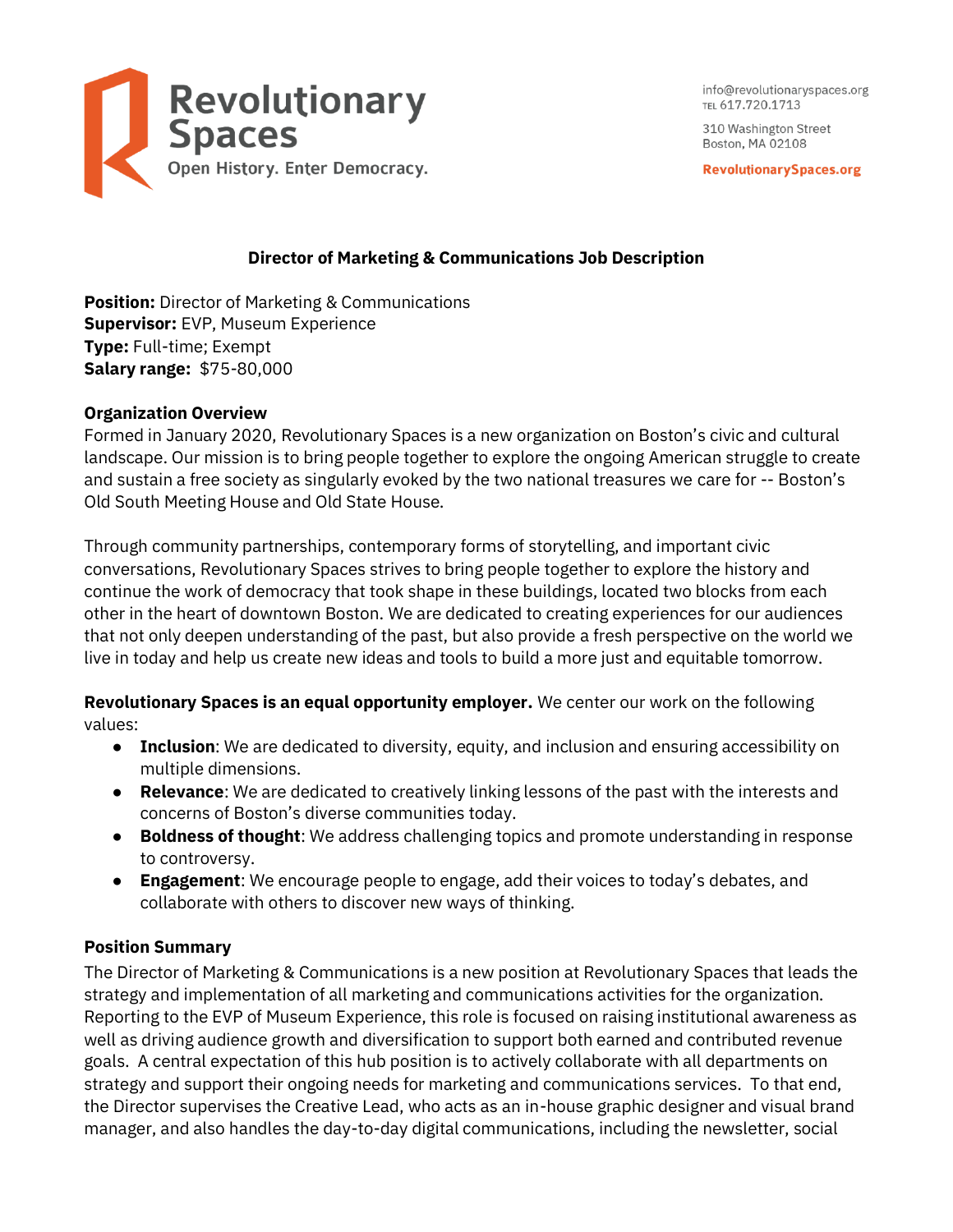media and website. The Director of Marketing & Communications also serves on the organization's leadership team.

## **Primary Job Responsibilities**

*Marketing*

- Develop a compelling and cohesive integrated marketing and communications strategy that encompasses both traditional and digital approaches that span advertising, content marketing, email marketing, newsletters, printed collateral, SEO, social media, and website
- Collaborate with multiple departments including Museum Experience, Development, and Merchandising - on overall strategy and project-specific needs.
- Recommend and manage pricing strategy for products across the organization, including school programs, museum tickets, public programs and tours (private and public)
- Work with all departments to assess audience and visitor data to identify the most impactful ways to engage audiences and optimize revenue
- Establish and track key performance indicators for marketing activities, and shift strategy rapidly when data points to more effective approaches
- Represent organization in conversations with key partners that involve strategic crosspromotion or shared marketing campaigns
- Manage relationships with third party ticket sellers and negotiate deal terms

## *Communications*

- Work with the Director of Development to ensure cohesive ongoing donor and member communications, including those related to the current comprehensive campaign
- Review all current vehicles for communication to assess which are most effective and where the organization can make improvements
- Ensure that the overall website architecture and content meet a broad range of institutional needs
- Create a dynamic social and digital media strategy that expands and engages audiences
- Gather, write and edit content for various communications
- Develop style guides and make final edits to all publications or materials for content, grammar and style

## *Public relations*

- Collaborate with public relations firm to guide strategy and create and implement a media relations plan that raises visibility through targeted media campaigns
- Boost thought leadership efforts by leveraging internal subject matter expertise
- Respond to any incoming media inquiries and serve as a spokesperson for the organization
- Hold institutional relationships with key local and national media representatives

# *Brand management*

- Conduct periodic review of messaging across the entire organization to ensure alignment with brand guidelines and overall effectiveness
- Work closely with the Creative Lead to produce high quality graphics and videos
- Work with Creative Lead to ensure awareness and compliance with visual brand guidelines